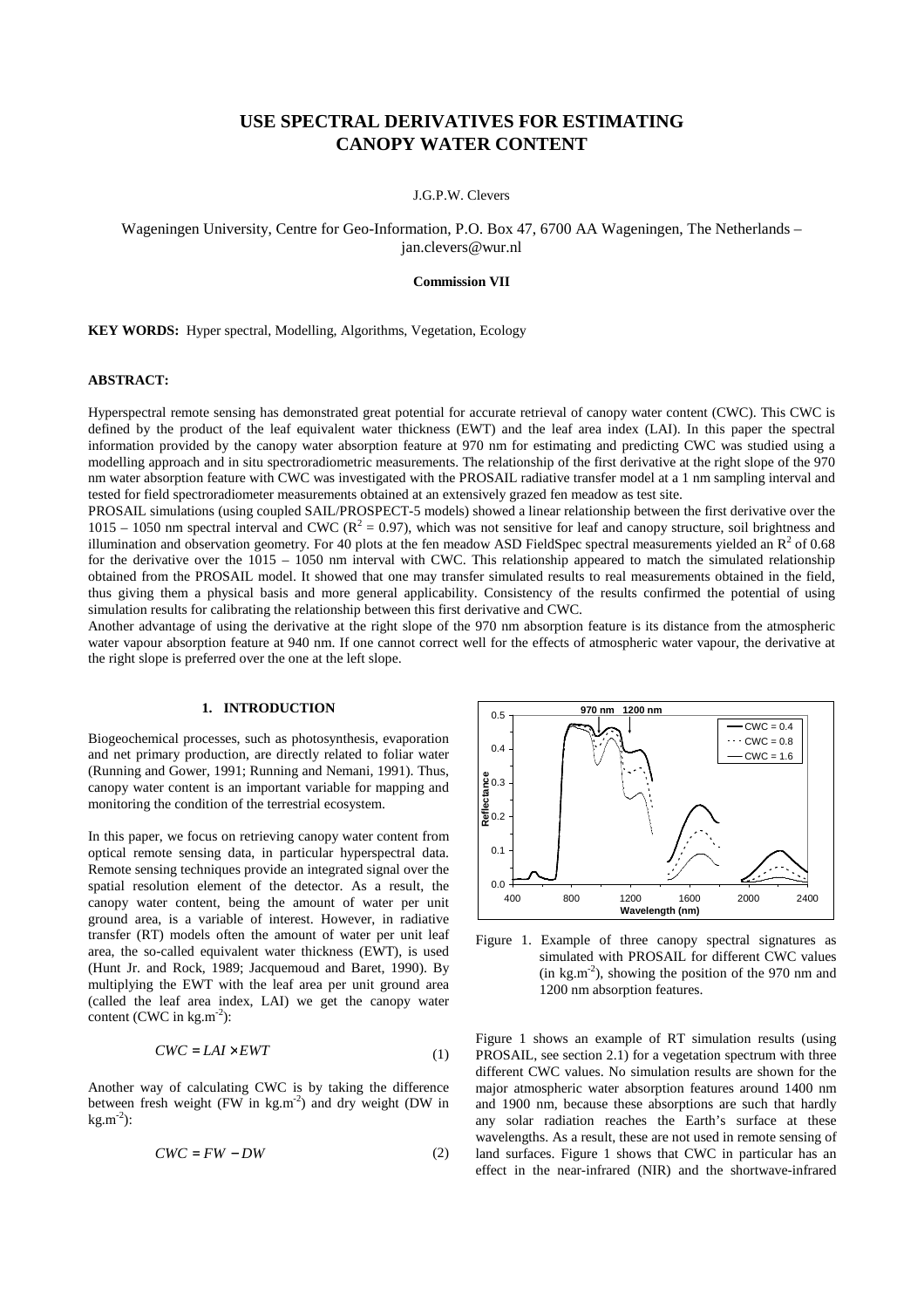(SWIR) part of the spectrum. Figure 1 also shows two water absorption features at approximately 970 nm and 1200 nm that are caused by the absorption by O–H bonds in liquid canopy water (Curran, 1989). Accurate measurements at these absorption features in the NIR are feasible with the increasing availability of hyperspectral images (Schaepman et al., 2009).

Danson et al. (1992) showed that the first derivative of the reflectance spectrum corresponding to the slopes of the absorption features provides better correlations with leaf water content than those obtained from the direct correlation with reflectance. Rollin and Milton (1998) found moderate correlations between the first derivative at the left slope of both absorption features and CWC for a grassland site in the UK. Clevers et al. (2008) applied derivatives in a preliminary study at the field and airborne level. These studies showed that spectral derivatives at the slopes of the 970 nm and (to a lesser extent) 1200 nm absorption feature have good potential as predictors of CWC.

Recently, Clevers et al. (2010) showed that the first derivative of the reflectance spectrum at wavelengths corresponding to the left slope of the minor water absorption band at 970 nm was highly correlated with CWC. PROSAIL model simulations showed that it was insensitive to differences in leaf and canopy structure, soil background and illumination and observation geometry. However, these wavelengths are located close to a water vapour absorption band at about 940 nm (Gao and Goetz, 1990). In order to avoid interference with absorption by atmospheric water vapour, the potential of estimating CWC using the first derivative at the right slope of the 970 nm absorption feature is studied in this paper for a dataset acquired in 2008. Results are compared with PROSAIL simulations, using a new version of the PROSPECT model (Feret et al., 2008).

# **2. MATERIAL AND METHODS**

# **2.1 PROSAIL Radiative Transfer Model**

PROSAIL is a combination of the PROSPECT leaf RT model (Jacquemoud and Baret, 1990) and the SAIL canopy RT model (Verhoef, 1984), which has been used extensively over the past few years for a variety of applications (Jacquemoud et al., 2009). At the leaf level, PROSAIL is using leaf chlorophyll content  $(C_{ab})$ , equivalent leaf water thickness (EWT), leaf structure parameter  $(N)$  and leaf dry matter  $(C_m)$  as inputs. At the canopy level, input parameters are LAI, leaf inclination angle distribution, soil brightness, ratio diffuse/direct irradiation, solar zenith angle, view zenith angle and sun-view azimuth angle. It also includes a parameter describing the hotspot effect (Kuusk, 1991). In a previous study, we used an older version of PROSPECT (version 3) simulating leaf reflectance and transmittance at a 5 nm spectral sampling interval. Recently, version 5 of PROSPECT has been released, performing simulations at a 1 nm spectral sampling interval and using updated values for the specific absorption coefficients of leaf constituents (Feret et al., 2008).

To study the relationship between derivatives and CWC (calculated from LAI and EWT), the effects of the main leaf and plant inputs on this relationship were studied.  $C_{ab}$  could be kept constant since it does not exhibit any effect beyond 800 nm. Since the specific absorption coefficient for dry matter is quite low and constant below 1300 nm (Fourty et al., 1996), a constant value for  $C_m$  was used according to the findings of Jung et al. (2009) for a floodplain meadow. At the canopy level, the actual observation and solar angles of the experimental measurements (section 2.3) were used. Also spectral soil brightness values were obtained from the actual experiments. The other inputs for the PROSAIL simulations were varied according to the values given in Table 1.

Since the absorption features of leaf constituents are implemented in the PROSAIL model by means of look-up tables and not as continuous functions, simulated spectra have to be smoothed for calculating derivatives. The simulated spectra were smoothed using an 8 nm wide moving Savitsky-Golay filter applying a fourth-degree polynomial fit within the window according to the results of Le Maire et al. (2004).

Table 1. Nominal values and range of parameters used for the canopy simulations with the PROSAIL model.

| <b>PROSAIL</b> parameters      | Nominal values and range                      |
|--------------------------------|-----------------------------------------------|
| Equivalent water thickness     | $0.01 - 0.10$ g.cm <sup>-2</sup> (step of     |
| (EWT)                          | 0.01)                                         |
| Leaf dry matter $(C_m)$        | 0.002 g.cm <sup>-2 <math>\dagger</math></sup> |
| Leaf structure parameter $(N)$ | 1.0/1.8/2.5                                   |
| Chlorophyll concentration      | $40 \mu g.cm^{-2}$                            |
| $(C_{ab})$                     |                                               |
| Leaf area index                | 0.5/1.0/1.5/2/3/4/5/6                         |
| Leaf angle distribution        | Spherical / Planophile /                      |
|                                | Erectophile                                   |
| Hot-spot parameter             | 0.0 / 0.1                                     |
| Soil reflectance               | Actual values                                 |
| Diffuse/direct radiation       |                                               |
| Solar zenith angle             | $35^\circ$                                    |
| View zenith angle              | $0^{\circ}$                                   |
| Sun-view azimuth angle         | $0^{\circ}$                                   |
|                                |                                               |

† Source: (Jung et al., 2009)

# **2.2 Study Site**

The study site is an extensively grazed fen meadow acting as a buffer zone around a protected bog ecosystem, located in the Achterhoek area in the Netherlands and forming part of Europe's Natura-2000 ecological network. Ground sampling took place from June  $9^{th} - 11^{th}$ , 2008. 40 Plots of 3 by 3 m were randomly distributed over the site. In three corners of each plot subplots of  $0.5 \times 0.5$  m were harvested by cutting all aboveground vegetation. Vegetation fresh weight for every subplot was determined after harvesting. After drying for 24 hours at 70°C, vegetation dry weight and CWC were determined. Subsequently, the average CWC per plot was calculated.

#### **2.3 Field Spectroradiometry**

The study site was measured with an ASD FieldSpec Pro FR spectroradiometer on June  $9<sup>th</sup>$  and  $10<sup>th</sup>$ ,  $2008$ . Nadir measurements were performed between 11h and 15h local time, resulting in a solar zenith angle varying between 30º and 40º. All subplots of all 40 plots were measured before harvesting the biomass. Measurement height above the plot was about 1.5 m and the instrument field of view was 25°. As a result, at the plot level a circular area of about  $0.35 \text{ m}^2$  was measured and each measurement represents the average of 50 readings at the same spot. The sampling interval was 1 nm. Calibration was done by using a Spectralon white reference panel.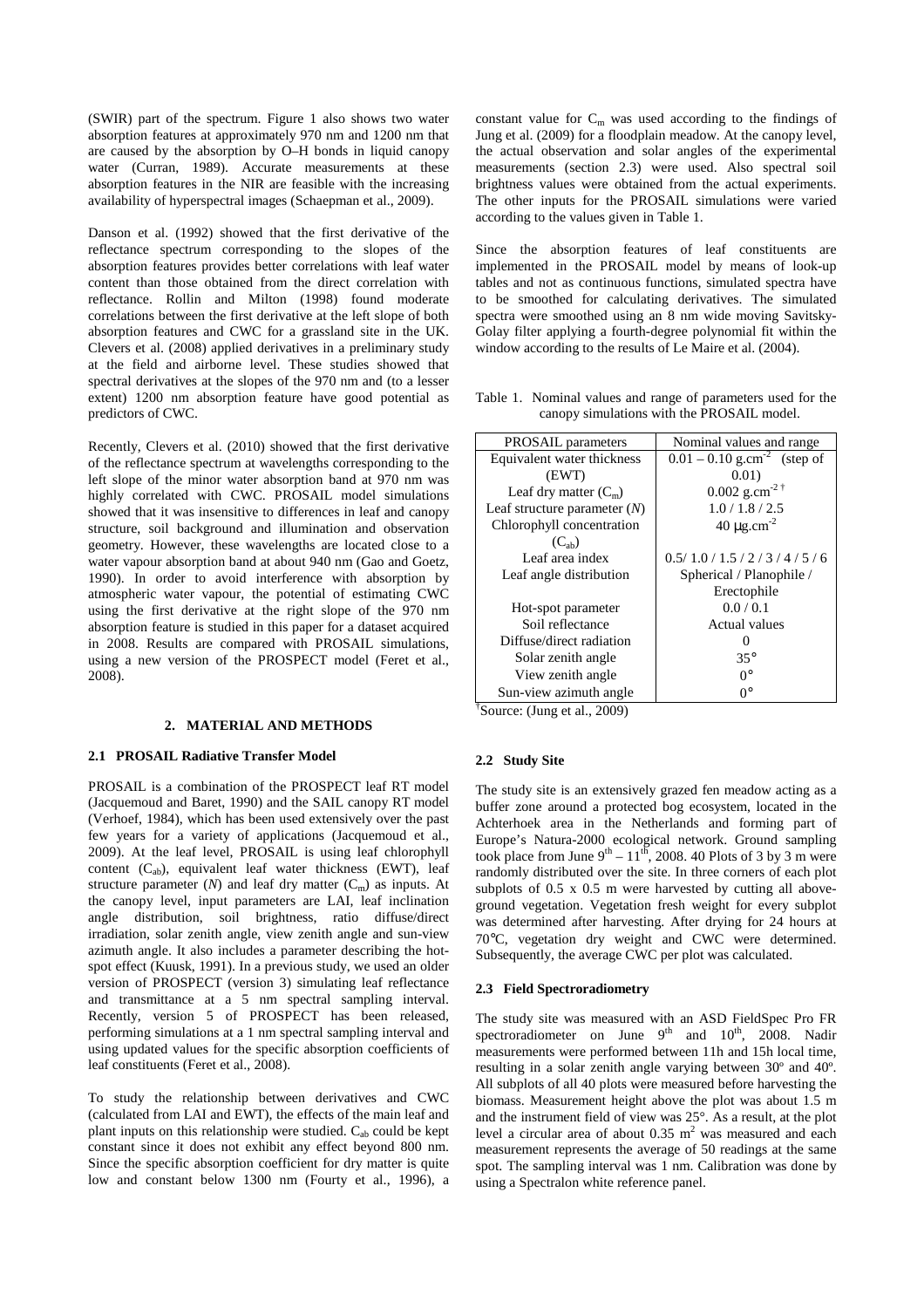After calculating average spectra per plot, the resulting spectra were smoothed using a 15 nm wide moving Savitsky-Golay filter (applying a second order polynomial fit within the window) to reduce instrument noise.

## **3. RESULTS AND DISCUSSION**

# **3.1 PROSAIL Simulations**

The simulation results obtained with the improved PROSAIL model (using PROSPECT-5) using a 1 nm spectral sampling interval showed that for many spectral positions beyond 900 nm the relationship between the first derivative and CWC is statistically significant at  $p < 0.001$ . In addition to the left slope of the 970 nm water absorption feature, also relationships at the right slope of this feature and at the left slope of the 1200 nm feature are highly significant (Figure 2). In this paper, focus is on the right slope of the 970 nm absorption feature, because there no influence of absorption by atmospheric water vapour is expected. Figure 2 shows that the reflectance at this right slope is increasing gradually and that the coefficient of determination  $(R<sup>2</sup>)$  for the relationship between the first derivative of adjacent wavelengths and CWC is rather constant. Therefore, we may calculate the first derivative over a wider interval, making the choice of wavelengths for derivative calculation less critical and making the derivative calculation more robust. Experimental results later in this paper suggest that an interval between 1015 and 1050 nm is a good choice. Figure 3 provides the relationship between the first derivative over the 1015 – 1050 nm interval and CWC for variations in model input parameters as given in Table 1. There is an offset for the linear regression line because soil reflectance was not constant over the spectral interval. Field measurements at the test site yielded a reflectance of 0.39 at 1015 nm and a reflectance of 0.40 at 1050 nm. Largest scatter around the linear regression line visible in Figure 3 is caused by the variation in leaf inclination angle distribution. In the next section it will be tested whether this simulated relationship matches the one found with experimental data.

### **3.2 Achterhoek Study Site**

For the Achterhoek site in total 40 plots were studied. Figure 4 shows the  $R^2$ -values for the relationship between spectral derivatives and CWC. The  $R^2$  for the 1015 – 1050 nm interval again is constant for this test site. It is lower than the best value at the left slope, but the observed  $\mathbb{R}^2$ -values above 0.65 are statistically significant at  $p < 0.001$ . The  $R^2$  at the right slope over the 1015 – 1050 nm interval is 0.68 (Figure 5). The predictive power of the first derivative as index for estimating CWC was assessed by estimating the root mean square error of prediction (RMSEP) using the leave-one-out cross-validation approach. The calculated RMSEP is  $0.21 \text{ kg.m}^2$  (as relative to an average CWC of  $0.53 \text{ kg.m}^{-2}$ ). The relationship is in agreement with the one found for the simulated data from PROSAIL in Figure 3, which are plotted at the background of the Achterhoek results in Figure 5.

The agreement between the experimental data and PROSAIL is good when using reflectance derivatives over the 1015 – 1050 nm interval. Therefore, the relationship between first derivative and CWC was trained with PROSAIL and then this relationship was applied on the experimental data. The calibrated relationship is given in Figure 3. When applying this relationship to the experimental data of the Achterhoek site,



Figure 2. Coefficients of determination between CWC and first derivative of canopy reflectance as simulated by PROSAIL. The dotted line provides an example of a simulated canopy reflectance signature.



Figure 3. Relationship between first derivative of canopy reflectance over the interval 1015 – 1050 nm and CWC (PROSAIL simulations with varying input parameters according to Table 1).



Figure 4. Coefficients of determination between CWC and first derivative of canopy reflectance as measured with the ASD FieldSpec at the Achterhoek site in 2008. The dotted line provides an example of a measured canopy reflectance signature.

Figure 6 illustrates the comparison of the estimated values with those obtained from the ASD FieldSpec measurements. The RMSEP derived from this Figure 6 is  $0.25 \text{ kg.m}^2$ . This value is about equal to the RMSEP value of  $0.21 \text{ kg.m}^{-2}$  obtained for the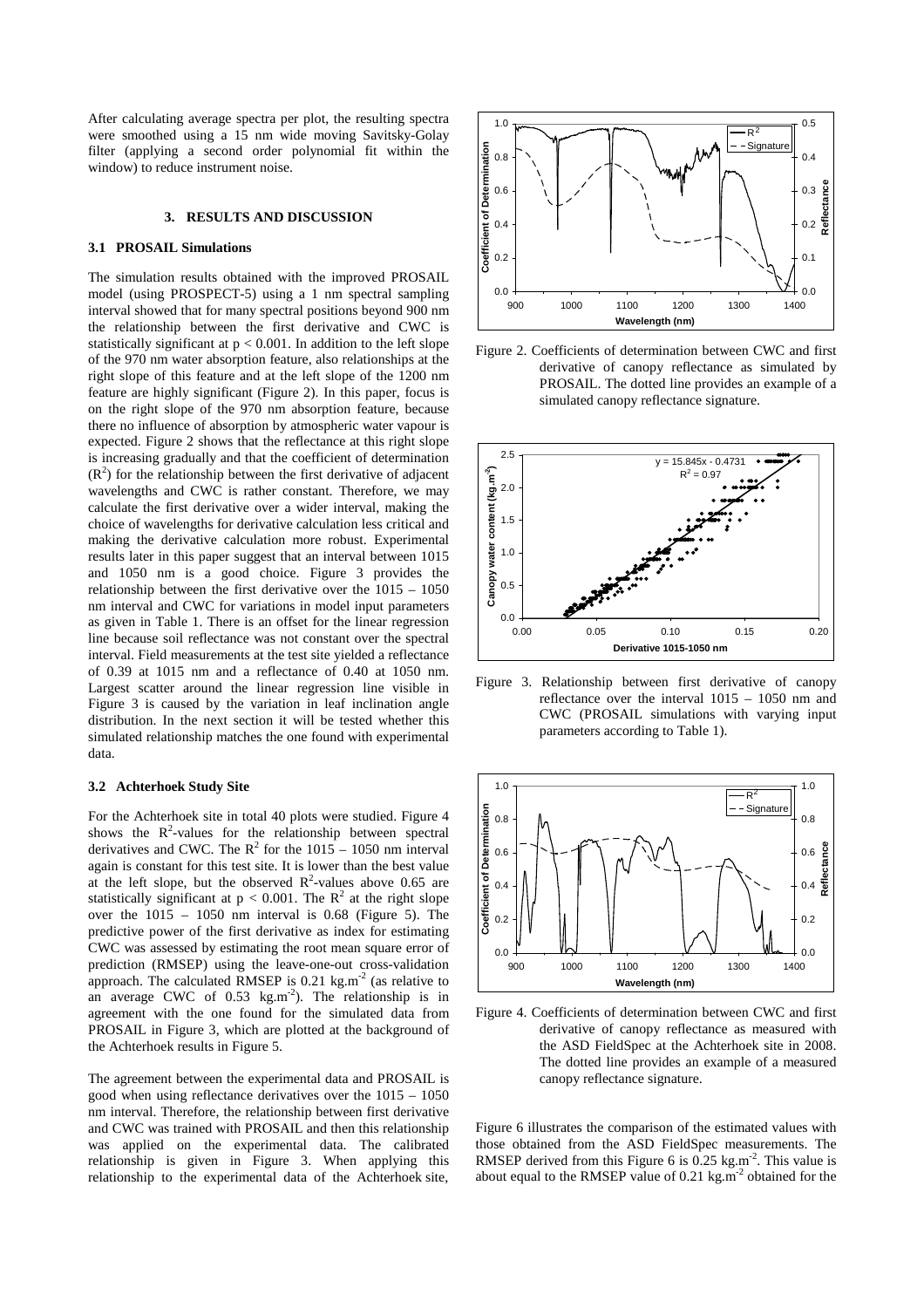experimental data themselves using the leave-one-out method (Figure 5). Figure 6 shows that we get a slight overestimation of CWC in this way.



Figure 5. Relationship between first derivative of canopy reflectance over the interval 1015 – 1050 nm and CWC at the Achterhoek site in 2008. At the background the simulated relationship of Figure 3 is shown.



Figure 6. Comparison between CWC measurements from field samples and CWC estimations using PROSAIL simulations of the relationship between CWC and the spectral derivative over the 1015 – 1050 nm interval.

# **4. CONCLUSIONS**

Results presented in this paper show that the spectral derivatives for wavelengths on the right slope of the water absorption feature at 970 nm can be used for estimating canopy water content (CWC). PROSAIL model simulations were performed using the improved PROSPECT-5 model as described by Feret et al. (2008). A linear relationship between first derivative over the 1015 – 1050 nm spectral interval and CWC was found, which was not very sensitive for leaf and canopy structure. Field spectroscopic measurements at a fen meadow confirmed the simulation results. The relationship between the first derivative over the 1015 – 1050 nm interval and CWC based on in-situ spectral measurements obtained in the field appeared to match the simulated relationship obtained from the PROSAIL model. This showed that one may transfer simulated results to real measurements obtained in the field,

thus giving them a physical basis and more general applicability.

Both simulated spectra and experimental FieldSpec spectra showed that the right slope of the 970 nm absorption feature is linear (constant) in the range from about 1015 nm up to about 1050 nm. Due to this broad interval, the first derivative over this 1015 – 1050 nm interval can be measured more accurately than the derivative at a certain spectral position (or narrow interval). As a result, this derivative also is more robust and less susceptible to noise. Smoothing the spectral measurements did not give better results than non-smoothed measurements. Smoothing was necessary when using narrow intervals (Clevers et al., 2008).

The PROSAIL simulations performed in this study do not include an atmospheric model. When using remote sensing observations from an airborne or spaceborne platform, one should also consider the water vapour absorption by the atmosphere. This occurs, for instance, at 940 nm and 1140 nm (Gao and Goetz, 1990; Iqbal, 1983), thus being shifted to shorter wavelengths as compared to the corresponding liquid water absorption features. This means that the effect of water vapour absorptions in the atmosphere occurs at the left slopes of the water absorption features used for estimating CWC. So, if one cannot correct well for the effects of atmospheric water vapour, it is recommended to use the first derivative, e.g., in the 1015 – 1050 nm interval.

Future work will continue focusing on higher spectral resolution instruments, in particular in the water absorption regions at 970 and 1200 nm. Instruments with a significantly higher spectral resolution would be able to assess separately water molecules in atmosphere and vegetation, allowing correct estimations for both atmospheric water vapour and liquid water in vegetation.

# **ACKNOWLEDGEMENTS**

This work has been supported by the European Community's Marie Curie Research Training Networks Programme under contract MRTN-CT-2006-035927, Hyperspectral Imaging Network (HYPER-I-NET).

#### **REFERENCES**

Clevers, J.G.P.W., Kooistra, L. and Schaepman, M.E., 2008. Using spectral information from the NIR water absorption features for the retrieval of canopy water content. *International Journal of Applied Earth Observation and Geoinformation*, 10(3), pp. 388-397.

Clevers, J.G.P.W., Kooistra, L. and Schaepman, M.E., 2010. Estimating canopy water content using hyperspectral remote sensing data. *International Journal of Applied Earth Observation and Geoinformation*, 12(2), pp. 119-125.

Curran, P.J., 1989. Remote sensing of foliar chemistry. *Remote Sensing of Environment*, 30(3), pp. 271-278.

Danson, F.M., Steven, M.D., Malthus, T.J. and Clark, J.A., 1992. High-spectral resolution data for determining leaf water content. *International Journal of Remote Sensing*, 13(3), pp. 461-470.